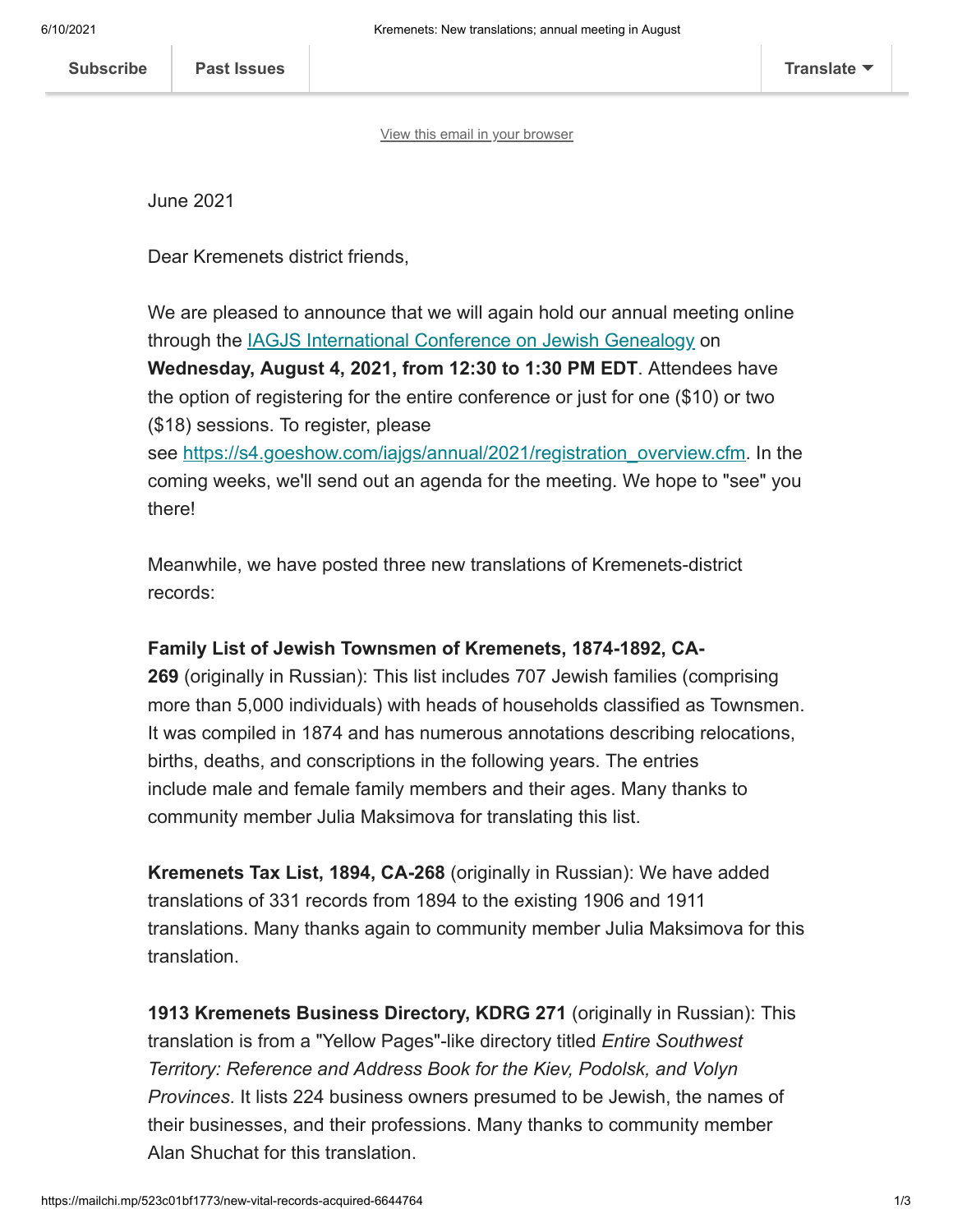Site (for those who have donated money or services during the previous two years). Names and towns from all records are included in the the Excel version of the [Indexed Concordance of Personal Names and Town Names](http://www.kehilalinks.jewishgen.org/Kremenets/web-pages/master-surnames.html) and searchable in the [Kremenets Concordance Database Index.](https://kehilalinks.jewishgen.org/Kremenets/web-pages/database/krem_search_frm.html) For a complete list of our resources and their locations, see the ["All Resources" page](https://kehilalinks.jewishgen.org/Kremenets/web-pages/all-resources.html) on our website.

[These edited, unproofed records are available on our the KDRG Contributors](https://sites.google.com/site/kdrgcontributors/)

The Concordance now includes 446,436 name-town combinations extracted from vital records, censuses, and other sources relating to the Jews of the Kremenets district. Of the 1,644 towns mentioned, the most common are Kremenets, Vishnevets, Radzivilov, Shumsk, Katerburg, Yampol, Lanovtsy, Vyshgorodok, Ostrog, Belozirka, and Pochayev.

In the pipeline for translation and posting are the following documents, among many others:

- Family List of Jewish Merchants of Kremenets, 1874
- Kremenets-District 1913 Business Directory: The directory also include listings for other towns in the Kremenets district. We plan to translate these other listings as time and resources permit.
- Belozirka candle taxpayers, 1895; Kremenets candle taxpayers, 1882
- Kremenets 1922 Census

Best regards,

Ellen Garshick Silver Spring, Maryland KremenetsDRG@gmail.com

Ron Doctor Overland Park, Kansas rddpdx@gmail.com

Sheree Roth ssroth@pacbell.net

Co-Coordinators, Kremenets Shtetl CO-OP an activity of the Kremenets District Research Group